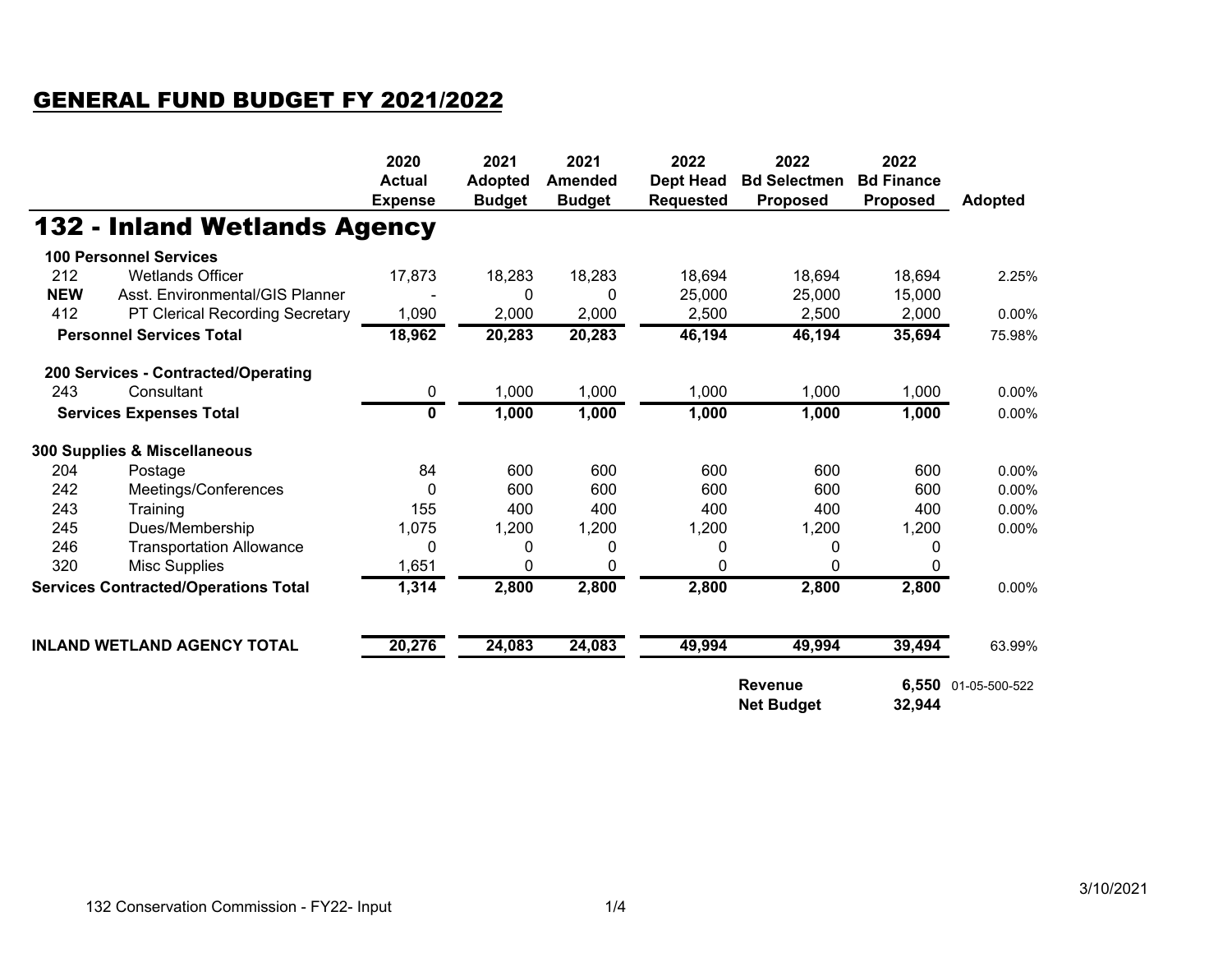**Department Total 39,494**

## TOWN OF EAST LYME

**Dept No. <sup>132</sup> Budget Input**

## **Dept Inland Wetlands Agency 26-Apr-21**

| Acct.      | <b>Account</b><br><b>Description</b>  | 21/22<br><b>Budget</b> | <b>Supporting Description of Activity</b>                                                                                                                                                                                                                                                                                                                                                                                                                                                                                                                                                                                                                                                                                                                                                                                                                                                                                                                                                                                                |
|------------|---------------------------------------|------------------------|------------------------------------------------------------------------------------------------------------------------------------------------------------------------------------------------------------------------------------------------------------------------------------------------------------------------------------------------------------------------------------------------------------------------------------------------------------------------------------------------------------------------------------------------------------------------------------------------------------------------------------------------------------------------------------------------------------------------------------------------------------------------------------------------------------------------------------------------------------------------------------------------------------------------------------------------------------------------------------------------------------------------------------------|
|            | <b>100 Personnel Services</b>         |                        |                                                                                                                                                                                                                                                                                                                                                                                                                                                                                                                                                                                                                                                                                                                                                                                                                                                                                                                                                                                                                                          |
| 212        | <b>Wetlands Agent</b>                 | 18,694                 | Salary for Inland Wetlands Agent, Non-union. 2008/2009 Position reduced 50% as a result of<br>reorganization (0.2FTE). Under the direction of the Director of Planning, the Wetlands Agent<br>prepares agendas for monthly site walks and meetings, responds to citizen concerns/complaints,<br>meets with applicants before and during the application process, reviews applications, reviews<br>subdivision plans and special permit applications (zoning), investigate reported wetlands violations<br>and take appropriate action if necessary, performs silt fence inspections, monitors permits through<br>the construction phase, performs final inspections and sign-off on completed permits, reviews all<br>building permit applications and identifies potential wetland conflicts/permit concerns, coordinate with<br>other town departments as necessary. COLA based upon recommendation of Board of Selectmen.<br>Currently, the Planning Director is the Inland Wetlands Agent. BoS approved 2.25% COLA on<br>$1/20/21$ . |
| <b>NEW</b> | Asst.<br>Environmental/GIS<br>Planner | 15,000                 | Assistant Environmental & GIS Planner, under the supervision of the Director of Planning, would be<br>responsive to Town-wide departmental business needs. An Environemental/GIS Planner, utilizing<br>GIS technology to conduct complex analyses and derive new data and information, will save<br>additional time improving efficiencies of daily workflows as well as decision making. In addtion, an<br>Environemental/ GIS Planner would provide provide the Planning Director assitance in developing<br>the guidance and technical support to employees, Boards, Commissions, and the general public.<br>Further, the position will provide support to the Director of Planning and the Inland Wetlands Agent in<br>their absence or times of increased activity as described in paragraph above. First Selectman<br>supporting \$25,000 to contract with SECTCOG for services. BoF \$10,000 reduction.                                                                                                                           |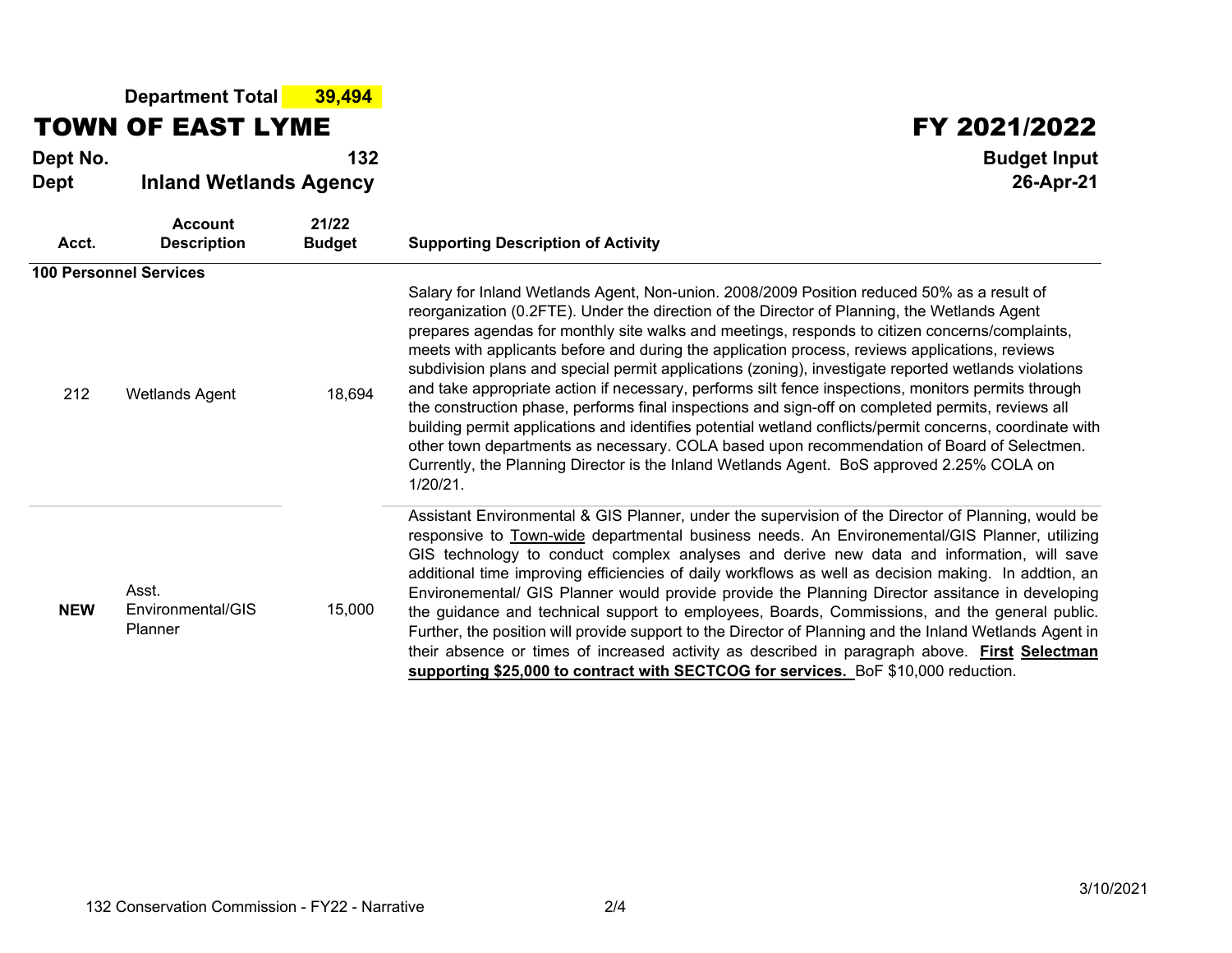| Acct.                                                                | <b>Account</b><br><b>Description</b>               | 21/22<br><b>Budget</b> | <b>Supporting Description of Activity</b>                                                                                                                                                                                                                                                                                                                                                                                                                                                                                                                                                                                                                                                                                              |
|----------------------------------------------------------------------|----------------------------------------------------|------------------------|----------------------------------------------------------------------------------------------------------------------------------------------------------------------------------------------------------------------------------------------------------------------------------------------------------------------------------------------------------------------------------------------------------------------------------------------------------------------------------------------------------------------------------------------------------------------------------------------------------------------------------------------------------------------------------------------------------------------------------------|
| 412                                                                  | PT Clerical Recording<br>Secretary                 | 2,000                  | Recording secretary to take and record the minutes of 12 regularly scheduled monthly Planning<br>Commission meetings and Special Commission meetings if necessary. In addtion, as a result of the<br>COVID-19 Pandemic the increase covers related costs associated with condcuting virtual meetings.<br>As the Commission must converse in a dialog with multiple members of the public in an virtual<br>forum, the Commission utilizes an exisitng Adminastrative Assistant use of a Technical Moderator to<br>handel and manage the individuals who speak, submit evidence or testimony at virtual meetings.<br>BoF \$500 reduction as meetings expected to return to in person and suggested the<br>Chairperson run Zoom meetings. |
|                                                                      | <b>Personnel Services Total</b>                    | 35,694                 |                                                                                                                                                                                                                                                                                                                                                                                                                                                                                                                                                                                                                                                                                                                                        |
| 243                                                                  | 200 Services - Contracted/Operations<br>Consultant | 1,000                  | This is a pass through account which, facilitates the payment to outside consultants hired to review<br>complex wetland applications. The monies spent are fully reimbursed through a complex application<br>fee charged to the applicant. Even though the applicant is paying for the consultants services, the<br>Town pays the consultant directly so that the Town is the client, not the applicant. As such, there is<br>no conflict of interest.                                                                                                                                                                                                                                                                                 |
| <b>Services-Contract/Oper Total</b><br><b>300 Operating Expenses</b> |                                                    | 1,000                  | Postage for monthly mailings of Agendas and meeting packets, Certified Mailings, Notices of                                                                                                                                                                                                                                                                                                                                                                                                                                                                                                                                                                                                                                            |
| 204                                                                  | Postage                                            | 600                    | Decisions to applicants as required by regulations.                                                                                                                                                                                                                                                                                                                                                                                                                                                                                                                                                                                                                                                                                    |
| 242                                                                  | Professional<br>Conventions/<br>Conf.              | 600                    | Educational conferences and workshops for staff and commission members. Costs include<br>attendance at the annual Connecticut Association of Conservation and Inland Wetlands<br>Commissions (CACIWC) meeting, and other educational conferences such as the CT Bar<br>Association's annual Land Use Law Workshop.                                                                                                                                                                                                                                                                                                                                                                                                                     |
| 243                                                                  | Training                                           | 400                    | Training expenses to train Commission members through the CT DEEP Municipal Inland Wetland<br>Commissioners Training Program, a 3-segment certification course which, is now available on-line.<br>Also, inlcudes educational conferences and workshops for staff and commission members.                                                                                                                                                                                                                                                                                                                                                                                                                                              |
| 245                                                                  | Dues/Membership                                    | 1,200                  | Annual dues to The Connecticut Association of Conservation and Inland Wetland Commissions Inc.<br>(CACIWIC), The Connecticut Assosiation of Wetlands Scientists (CAWS), and Annual Municipal<br>Contribution to the Eastern Connecticut Conservation District (ECCD). The ECCD typically asks for<br>a contribution of \$1500. Our contributions support the Agency through involvement in application<br>reviews and providing consultant services as an independent party.                                                                                                                                                                                                                                                           |